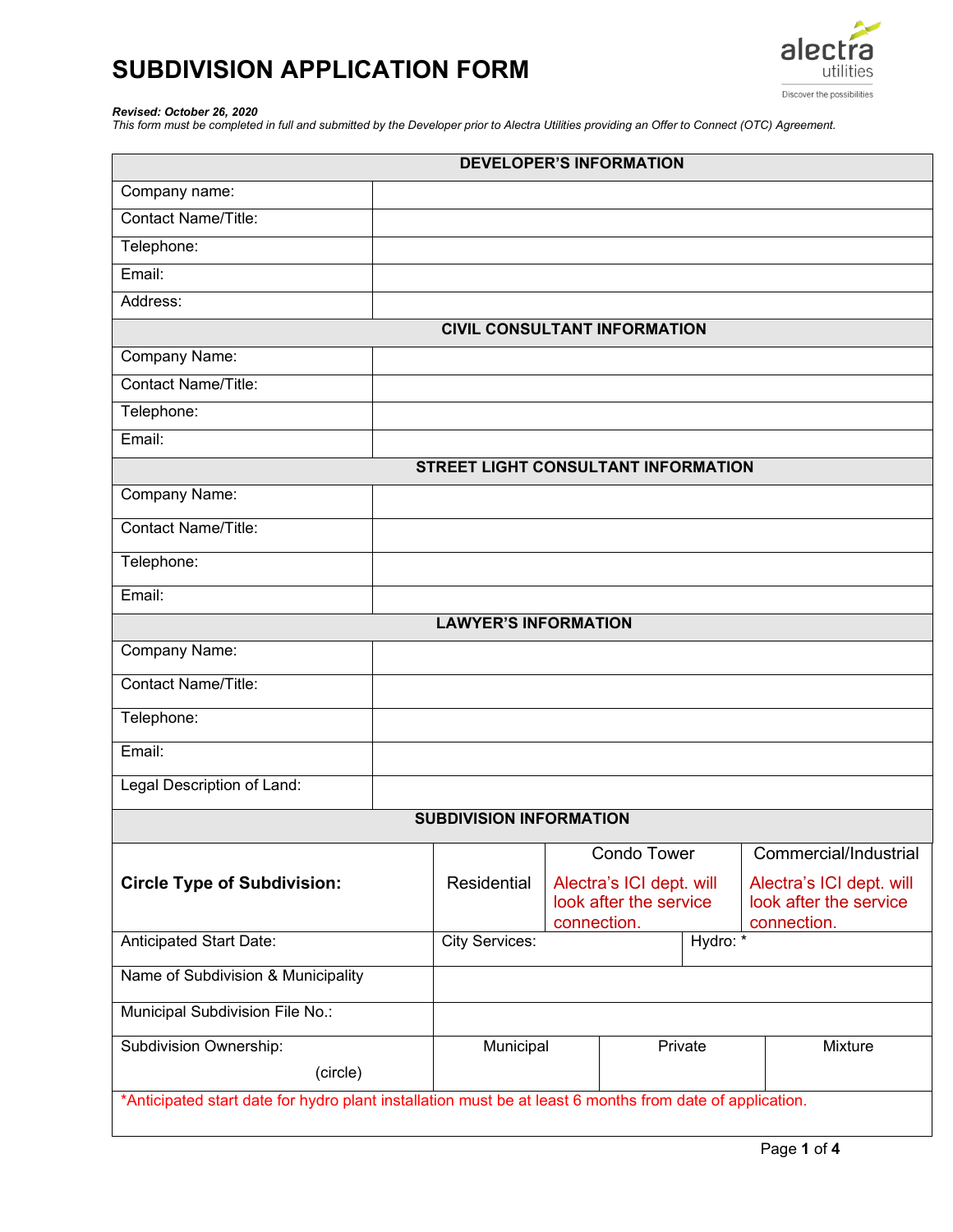

### *Revised: October 26, 2020*

*This form must be completed in full and submitted by the Developer prior to Alectra Utilities providing an Offer to Connect (OTC) Agreement.*

## **NOTE: CITY DRAWINGS DATED WITH LAST REVISION TO BE SUBMITTED PRIOR TO COMMENCEMENT OF HYDRO DESIGN. UNIT INFORMATION Type of Units Total Number: Avg. Square Feet per unit Special Conditions YES NO** Single Family: MicroFIT Homes: Semi-Detached: 3Rd Party Metering: Townhouse: Electric Vehicle Chargers: Condo Towers: Neter Closets - N/A Meter Closets -TH/Condo Sub Only: Condo Tower Units: Condo Tower Units: TH/Condo Sub Only Metered SL connection(s):  $\vert$  N/A Flat Rate SL connection(s): | N/A **QTY.** Number of Blocks Requiring 3 Phase Power Supply in a Residential Subdivision: Requirement for Single Phase Supply Point for Municipal Park or other service: Indicate main **breaker service size** for number of residential dwellings. Not applicable to commercial/industrial and condo tower subdivisions. **60A 100A 200A 400A Other Additional Information** (please include additional info. in the below space)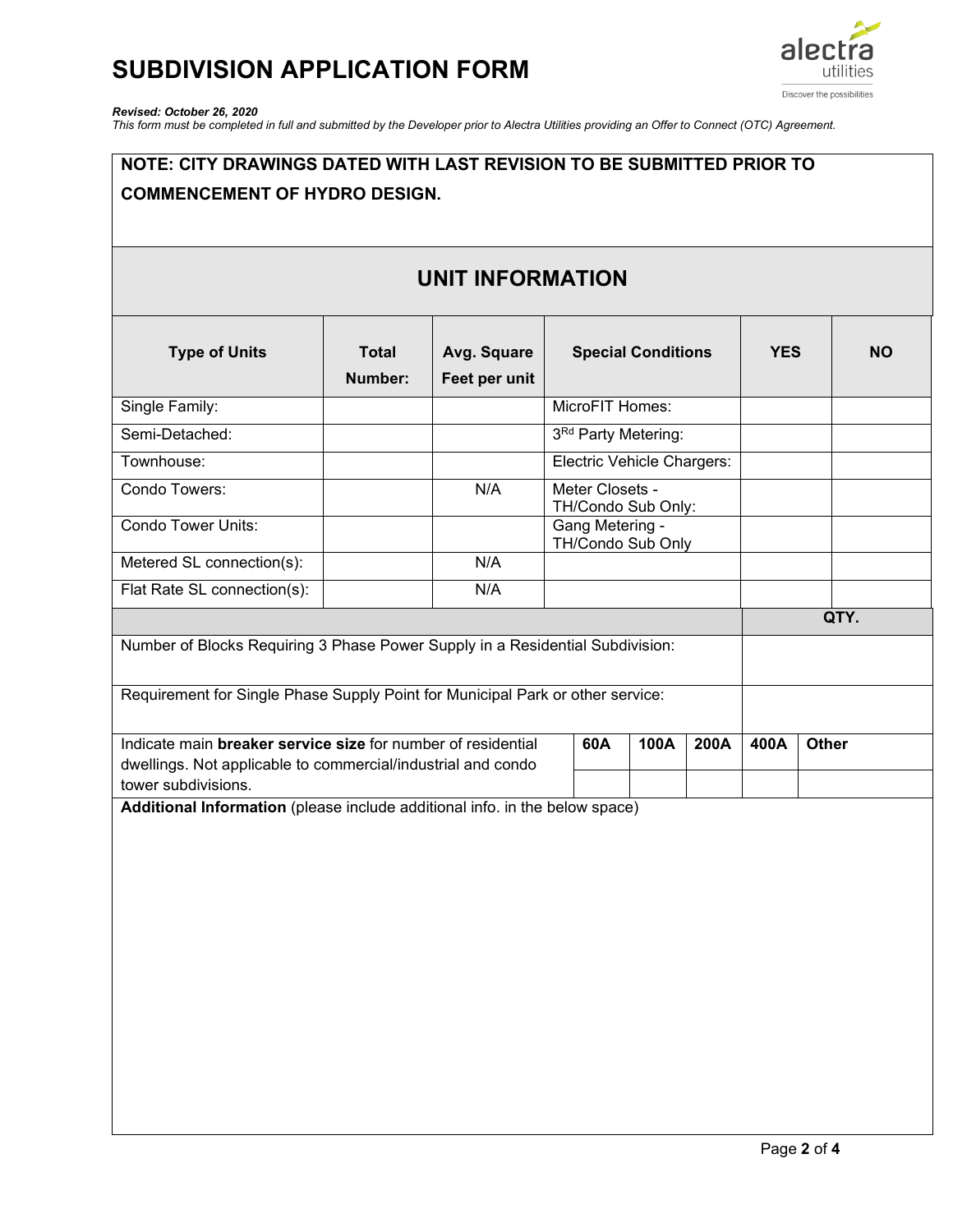

*Revised: October 26, 2020*

*This form must be completed in full and submitted by the Developer prior to Alectra Utilities providing an Offer to Connect (OTC) Agreement.*

## **REQUIRED INFORMATION**

**Alectra Utilities requires that the following information be provided together with this form in order to prepare the Offer to Connect Agreement:**

- 1. Legal Description of the lands, copies of draft subdivision or reference plans, showing all easements.
- 2. One complete set of engineering and architectural drawings (must indicate location of meter bases and if applicable exterior stairs) and, together with the general plan in AutoCAD format (not newer than 2015)
- 3. All approved right-of-way cross sections from the municipality or region.
- 4. Title documents pertaining to the subject lands, including a current parcel register, transfer/deed of land, copies of any encumbrances and a current Certificate of Incorporation of the registered owner.
- 5. The servicing schedule.
- 6. Confirmation of site access date for hydro installation.

| ALECTRA UTILITIES CONTACT INFORMATION |                                                                                                                                             |                                                   |  |  |  |
|---------------------------------------|---------------------------------------------------------------------------------------------------------------------------------------------|---------------------------------------------------|--|--|--|
| Municipality:                         | Alliston, Aurora, Barrie, Beeton, Bradford<br>West Gwillimbury, Markham,<br>Penetanguishene, Richmond Hill, Thornton,<br>Tottenham, Vaughan | Brampton, Mississauga                             |  |  |  |
| Contact Name:                         | <b>Mitchell Penner</b>                                                                                                                      | Henry Gamboa                                      |  |  |  |
| Title:                                | Supervisor                                                                                                                                  | Supervisor                                        |  |  |  |
| Office<br>Address:                    | 161 Cityview Boulevard,<br>Vaughan, ON, L4H 0A9                                                                                             | 175 Sandalwood Parkway W,<br>Brampton On, L7A 1E8 |  |  |  |
| Phone:                                | 416.302.6215                                                                                                                                | 416.819.4975                                      |  |  |  |
| Email:                                | Mitchell.Penner@AlectraUtilities.com                                                                                                        | Henry.Gamboa@AlectraUtilities.com                 |  |  |  |

| ALECTRA UTILITIES CONTACT INFORMATION |                                            |  |  |  |
|---------------------------------------|--------------------------------------------|--|--|--|
| Municipality:                         | Guelph, Hamilton, Rockwood, St. Catharines |  |  |  |
| Contact Name:                         | Goran Velickovski                          |  |  |  |
| Title:                                | Supervisor                                 |  |  |  |
| Office<br>Address:                    | 55 John St. N,<br>Hamilton, ON, L8R 3M8    |  |  |  |
| Phone:                                | 289.237.7865                               |  |  |  |
| Email:                                | Goran. Velickovski@AlectraUtilities.com    |  |  |  |